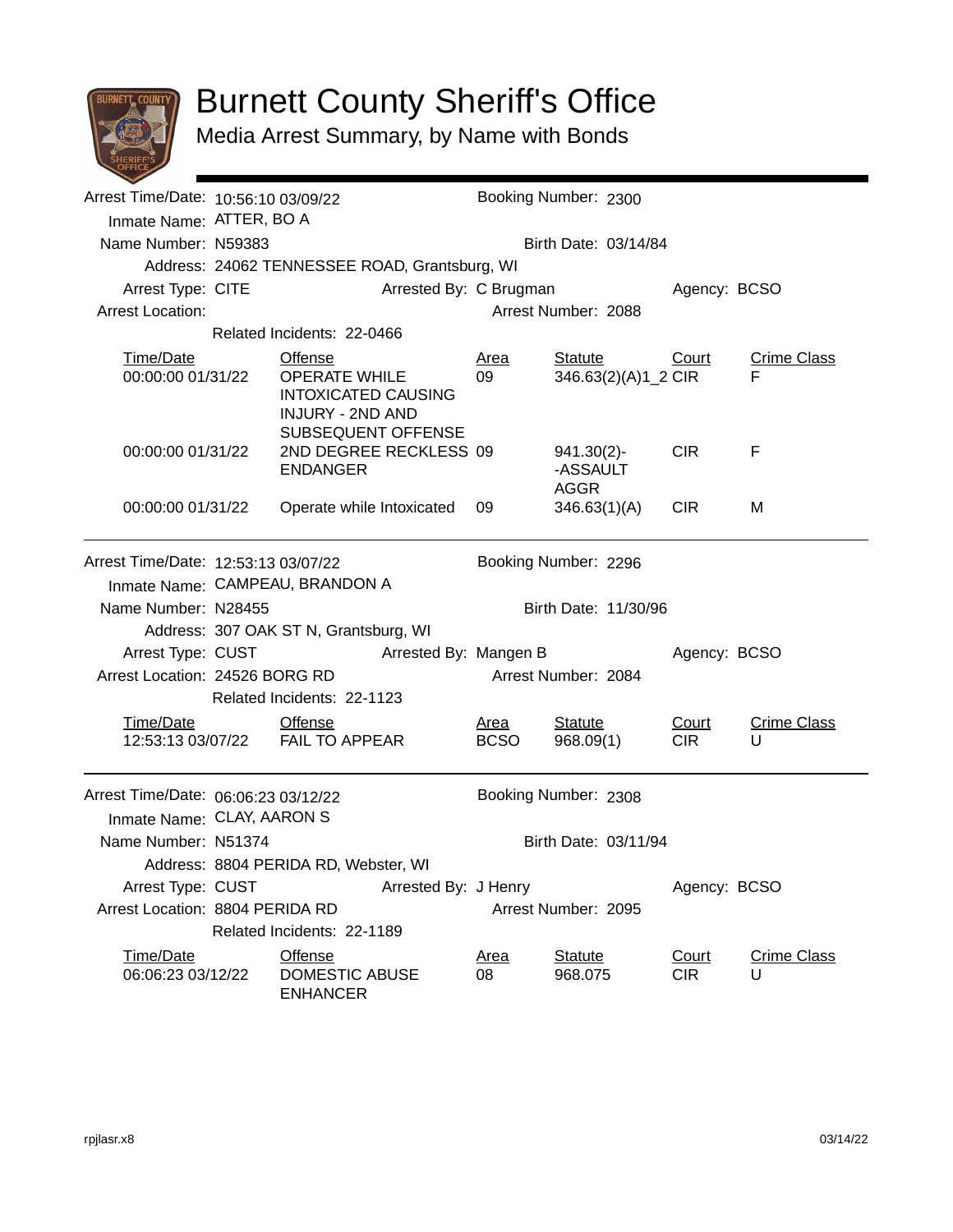| Time/Date<br>06:06:23 03/12/22                      |                                            | <b>Offense</b><br><b>CRIMINAL DAMAGE TO</b><br><b>PROPERTY</b>             |                       | <u>Area</u><br><b>BCSO</b>              | <b>Statute</b><br>943.01(1)                   | Court<br><b>CIR</b>      | <b>Crime Class</b><br>м      |  |
|-----------------------------------------------------|--------------------------------------------|----------------------------------------------------------------------------|-----------------------|-----------------------------------------|-----------------------------------------------|--------------------------|------------------------------|--|
| 06:06:23 03/12/22                                   |                                            | 1ST DEGREE RECKLESS BCSO<br><b>ENDANGER</b>                                |                       |                                         | $941.30(1)$ -<br>-ASSAULT<br><b>AGGR</b>      | <b>CIR</b>               | F                            |  |
| 06:06:23 03/12/22<br>06:06:23 03/12/22              |                                            | DISORDERLY CONDUCT<br><b>CARRY CONCEALED</b><br><b>WEAPON</b>              |                       | <b>BCSO</b><br><b>BCSO</b>              | 947.01(1)-DC<br>941.23                        | <b>CIR</b><br><b>CIR</b> | м<br>M                       |  |
| Arrest Time/Date: 10:34:10 03/09/22                 |                                            |                                                                            |                       |                                         | Booking Number: 2299                          |                          |                              |  |
| Inmate Name: FLANAGAN, JEFFERY K                    |                                            |                                                                            |                       |                                         |                                               |                          |                              |  |
| Name Number: 845                                    |                                            |                                                                            |                       |                                         | Birth Date: 04/25/75                          |                          |                              |  |
|                                                     |                                            | Address: 7025 RAINBOW LN, Danbury, WI                                      |                       |                                         |                                               |                          |                              |  |
| Arrest Type: CITE                                   |                                            |                                                                            | Arrested By: Barker N |                                         |                                               | Agency: BCSO             |                              |  |
| <b>Arrest Location: GOVT CENTER</b>                 |                                            |                                                                            |                       |                                         | Arrest Number: 2087                           |                          |                              |  |
|                                                     |                                            | Related Incidents: 21-7553                                                 |                       |                                         |                                               |                          |                              |  |
| Time/Date<br>00:00:00 12/11/21                      |                                            | Offense<br>ATV UNDER INFLUENCE<br>OF INTOXICANT CAUSE<br><b>INJURY</b>     |                       | <u>Area</u><br>09                       | <b>Statute</b><br>23.33(4C)(B)1               | Court<br><b>CIR</b>      | <b>Crime Class</b><br>м      |  |
| 00:00:00 12/11/21                                   |                                            | ATV UNDER INFLUENCE<br>OF INTOXICANT 0.1                                   |                       | 09                                      | 23.33(4C)(B)2                                 | CIR.                     | м                            |  |
| Arrest Time/Date: 07:49:53 03/08/22                 |                                            |                                                                            |                       |                                         | Booking Number: 2298                          |                          |                              |  |
| Inmate Name: JANES, DUSTIN R                        |                                            |                                                                            |                       |                                         |                                               |                          |                              |  |
|                                                     | Name Number: N17380                        |                                                                            |                       |                                         | Birth Date: 06/19/85                          |                          |                              |  |
|                                                     |                                            | Address: 520 OAK ST N, Grantsburg, WI                                      |                       |                                         |                                               |                          |                              |  |
|                                                     | Arrest Type: CUST<br>Arrested By: G Chafer |                                                                            |                       |                                         | Agency: BCSO                                  |                          |                              |  |
| Arrest Location: 138 OLSON DR W                     |                                            |                                                                            |                       | Arrest Number: 2086                     |                                               |                          |                              |  |
|                                                     |                                            | Related Incidents: 22-1134                                                 |                       |                                         |                                               |                          |                              |  |
| Time/Date<br>07:49:53 03/08/22<br>07:49:53 03/08/22 |                                            | Offense<br>POSSESSION OF THC<br>POSSESSION OF DRUG<br><b>PARAPHERNALIA</b> |                       | <b>Area</b><br><b>GPD</b><br><b>GPD</b> | <b>Statute</b><br>961.41(3G)(E)<br>961.573(1) | Court                    | <b>Crime Class</b><br>м<br>U |  |
|                                                     |                                            |                                                                            |                       |                                         |                                               |                          |                              |  |
| Arrest Time/Date: 09:03:14 03/08/22                 |                                            |                                                                            |                       |                                         | Booking Number: 2297                          |                          |                              |  |
| Inmate Name: JANES, DUSTIN R                        |                                            |                                                                            |                       |                                         |                                               |                          |                              |  |
| Name Number: N17380                                 |                                            |                                                                            |                       |                                         | Birth Date: 06/19/85                          |                          |                              |  |
|                                                     |                                            | Address: 520 OAK ST N, Grantsburg, WI                                      |                       |                                         |                                               |                          |                              |  |
| Arrest Type: CUST                                   |                                            |                                                                            | Arrested By: G Chafer |                                         |                                               | Agency: BCSO             |                              |  |
| Arrest Location: 138 OLSON DR W                     |                                            | Related Incidents: , 22-1134                                               |                       |                                         | Arrest Number: 2085                           |                          |                              |  |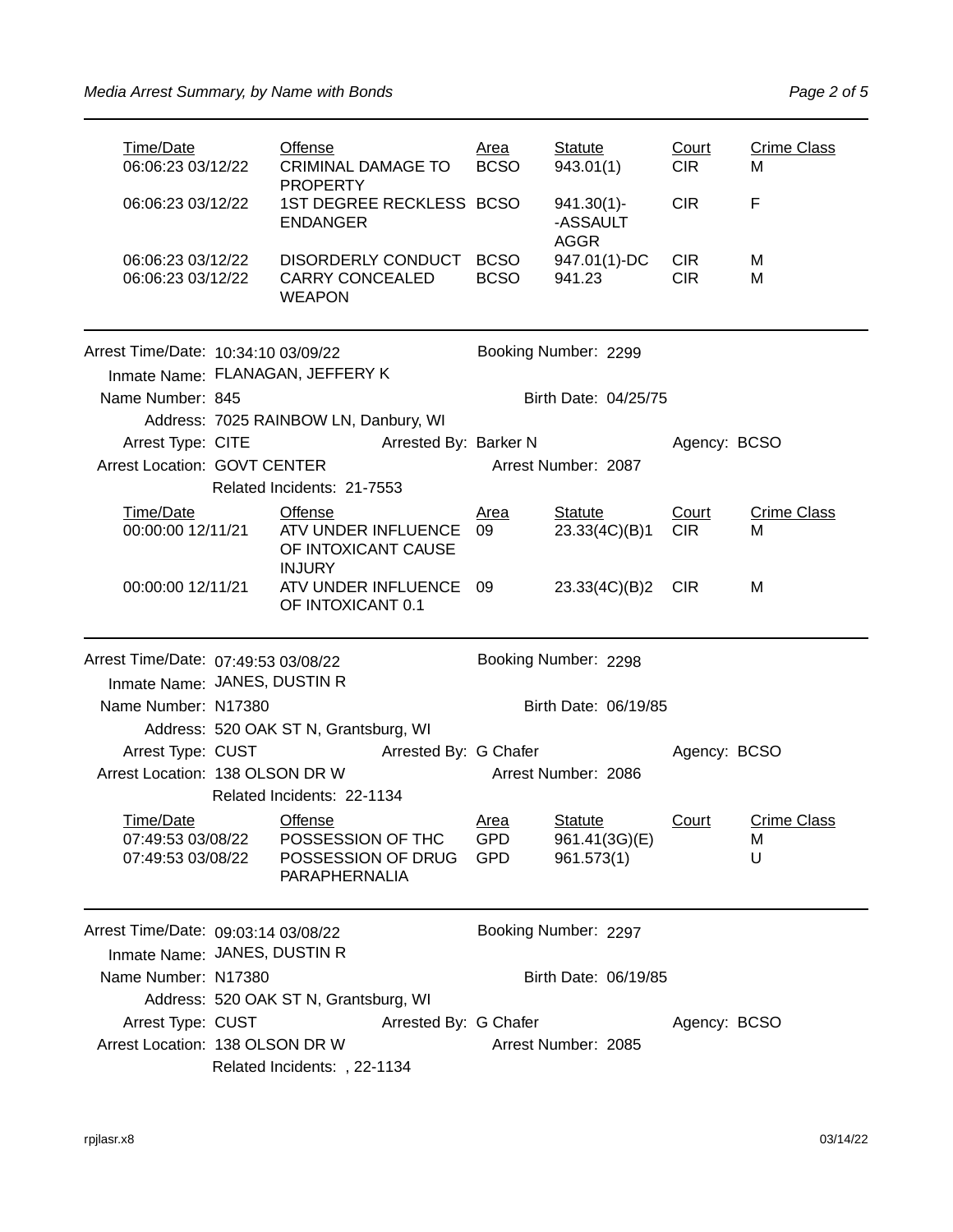| Time/Date                                                            | <b>Offense</b><br>POSSESSION OF THC<br>09:04:47 03/08/22<br>POSSESSION OF DRUG<br>09:06:21 03/08/22<br><b>PARAPHERNALIA</b><br>PROBATION VIOLATION<br>00:00:00 03/08/22 |                                                        | <u>Area</u><br>05<br>05 | <b>Statute</b><br>961.41(3G)(E)<br>961.573(1)<br>973.10 | Court<br><b>CIR</b><br><b>CIR</b><br><b>CIR</b> | <b>Crime Class</b><br>м<br>U<br>F |                    |
|----------------------------------------------------------------------|-------------------------------------------------------------------------------------------------------------------------------------------------------------------------|--------------------------------------------------------|-------------------------|---------------------------------------------------------|-------------------------------------------------|-----------------------------------|--------------------|
| Arrest Time/Date: 11:35:20 03/09/22<br>Inmate Name: LADUKE, ANDREA M |                                                                                                                                                                         |                                                        | Booking Number: 2301    |                                                         |                                                 |                                   |                    |
| Name Number: N21565                                                  |                                                                                                                                                                         |                                                        |                         |                                                         | Birth Date: 06/21/93                            |                                   |                    |
|                                                                      |                                                                                                                                                                         | Address: 7356 FIR ST E, Webster, WI                    |                         |                                                         |                                                 |                                   |                    |
| Arrest Type: CUST                                                    |                                                                                                                                                                         |                                                        | Arrested By: C Howell   |                                                         |                                                 | Agency: BCSO                      |                    |
| <b>Arrest Location:</b>                                              |                                                                                                                                                                         |                                                        |                         |                                                         | Arrest Number: 2089                             |                                   |                    |
|                                                                      |                                                                                                                                                                         | Related Incidents: 20-7227, 20-7351, 21-3183           |                         |                                                         |                                                 |                                   |                    |
| Time/Date                                                            |                                                                                                                                                                         | <b>Offense</b>                                         |                         | Area                                                    | <b>Statute</b>                                  | Court                             | <b>Crime Class</b> |
| 00:00:00 11/09/20                                                    |                                                                                                                                                                         | MANUFACTURE/DELIVER 09<br>AMPHETAMINE = < 3G           |                         |                                                         | 961.41(1)(E)1                                   | <b>CIR</b>                        | F                  |
| 00:00:00 11/30/20                                                    |                                                                                                                                                                         | MANUFACTURE/DELIVER 09                                 |                         |                                                         | 961.41(1)(E)1                                   | <b>CIR</b>                        | F                  |
|                                                                      |                                                                                                                                                                         | AMPHETAMINE = < 3G                                     |                         |                                                         |                                                 |                                   |                    |
| 00:00:00 06/01/21                                                    |                                                                                                                                                                         | BAIL JUMPING - FELONY 09                               |                         |                                                         | 946.49(1)(B)                                    | <b>CIR</b>                        | F                  |
| Arrest Time/Date: 17:43:44 03/09/22                                  |                                                                                                                                                                         |                                                        |                         |                                                         | Booking Number: 2302                            |                                   |                    |
| Inmate Name: LAQUA, JEFFERY P                                        |                                                                                                                                                                         |                                                        |                         |                                                         |                                                 |                                   |                    |
| Name Number: N30644                                                  |                                                                                                                                                                         |                                                        |                         | Birth Date: 07/16/72                                    |                                                 |                                   |                    |
|                                                                      | Address: 703 STATE RD 70 W; Grantsburg Inn, Grantsburg, WI                                                                                                              |                                                        |                         |                                                         |                                                 |                                   |                    |
| Arrested By:<br>Arrest Type: CUST                                    |                                                                                                                                                                         |                                                        |                         |                                                         | Agency:                                         |                                   |                    |
| <b>Arrest Location:</b>                                              |                                                                                                                                                                         | Arrest Number: 2090                                    |                         |                                                         |                                                 |                                   |                    |
|                                                                      | <b>Related Incidents:</b>                                                                                                                                               |                                                        |                         |                                                         |                                                 |                                   |                    |
| Time/Date                                                            |                                                                                                                                                                         | <b>Offense</b>                                         |                         | <u>Area</u>                                             | <b>Statute</b>                                  | Court                             | <b>Crime Class</b> |
| 00:00:00 04/01/21                                                    |                                                                                                                                                                         | POSSESSION OF                                          |                         |                                                         | 961.41(3G)(G)                                   | <b>CIR</b>                        | F                  |
|                                                                      |                                                                                                                                                                         | <b>METHAMPHETAMINE</b><br><b>BAIL JUMPING - FELONY</b> |                         |                                                         |                                                 | <b>CIR</b>                        |                    |
| 00:00:00 04/01/21<br>00:00:00 04/01/21                               |                                                                                                                                                                         | POSSESSION OF DRUG                                     |                         |                                                         | 946.49(1)(B)<br>961.573(1)                      | <b>CIR</b>                        | F<br>М             |
|                                                                      |                                                                                                                                                                         | PARAPHERNALIA                                          |                         |                                                         |                                                 |                                   |                    |
| Arrest Time/Date: 05:41:15 03/12/22                                  |                                                                                                                                                                         |                                                        |                         |                                                         | Booking Number: 2309                            |                                   |                    |
|                                                                      | Inmate Name: ROSELAND, DALLAS J                                                                                                                                         |                                                        |                         |                                                         |                                                 |                                   |                    |
| Name Number: N59328                                                  |                                                                                                                                                                         |                                                        |                         | Birth Date: 06/01/99                                    |                                                 |                                   |                    |
|                                                                      |                                                                                                                                                                         | Address: 45982 GRACE LAKE RD, SANDSTONE, MN            |                         |                                                         |                                                 |                                   |                    |
| Arrest Type: CUST                                                    |                                                                                                                                                                         |                                                        | Arrested By:            |                                                         |                                                 | Agency: BCSO                      |                    |
| Arrest Location: 7403 MAIN ST                                        |                                                                                                                                                                         |                                                        |                         |                                                         | Arrest Number: 2096                             |                                   |                    |
|                                                                      |                                                                                                                                                                         | Related Incidents: 22-1188                             |                         |                                                         |                                                 |                                   |                    |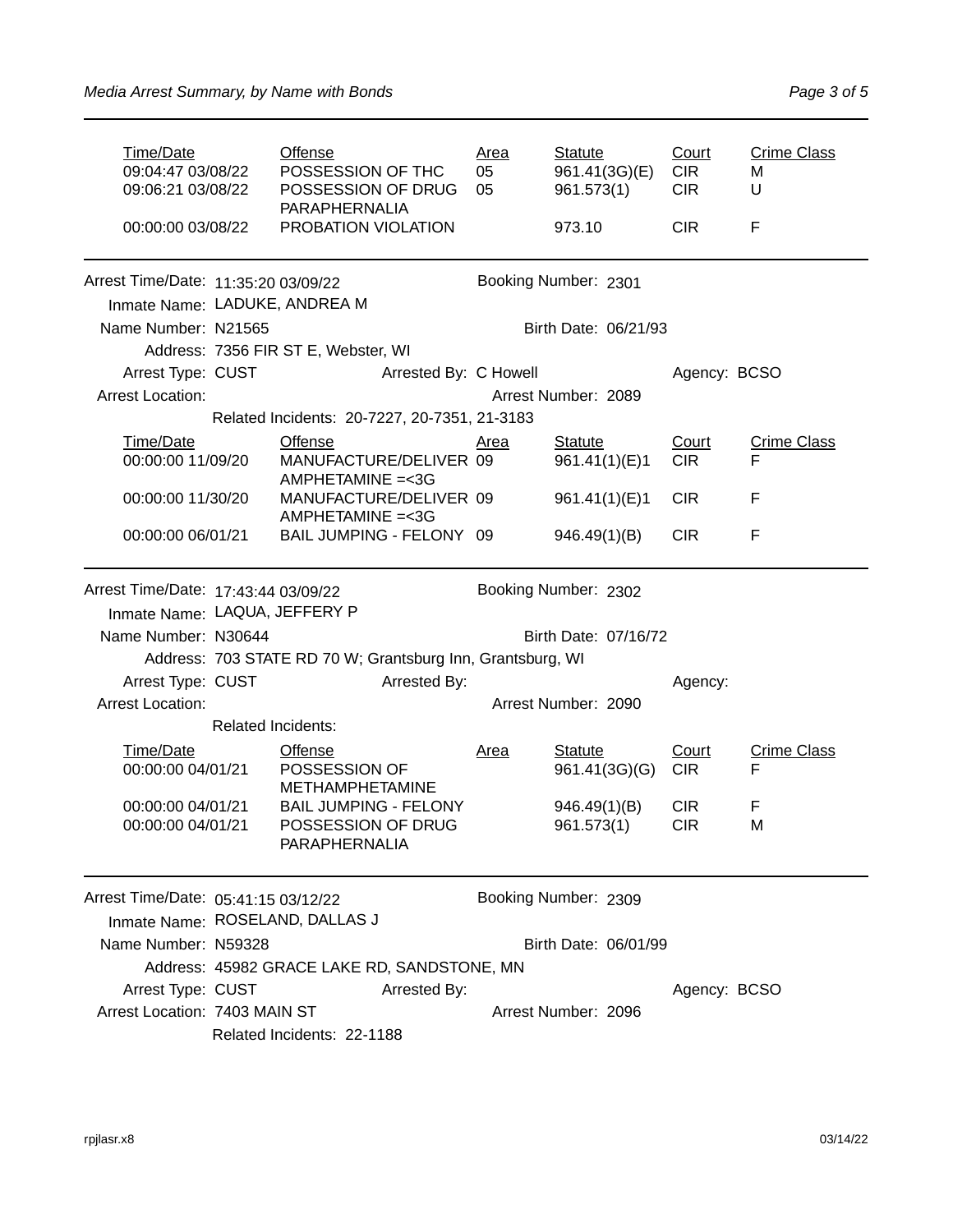| Time/Date<br><b>Offense</b>         |                                                                                                                             |                                                                                                   |                      | <u>Area</u><br><b>BCSO</b>          | Statute<br><b>WARRANT</b><br><b>OFFENSE</b> | Court               | <b>Crime Class</b><br>U |  |  |
|-------------------------------------|-----------------------------------------------------------------------------------------------------------------------------|---------------------------------------------------------------------------------------------------|----------------------|-------------------------------------|---------------------------------------------|---------------------|-------------------------|--|--|
| Arrest Time/Date: 06:10:07 03/12/22 | Inmate Name: ROSELAND, DALLAS J                                                                                             |                                                                                                   | Booking Number: 2307 |                                     |                                             |                     |                         |  |  |
| Name Number: N59328                 |                                                                                                                             |                                                                                                   |                      |                                     | Birth Date: 06/01/99                        |                     |                         |  |  |
|                                     | Address: 45982 GRACE LAKE RD, SANDSTONE, MN                                                                                 |                                                                                                   |                      |                                     |                                             |                     |                         |  |  |
| Arrest Type: CUST                   |                                                                                                                             | Arrested By: C Brugman                                                                            |                      | Agency: BCSO                        |                                             |                     |                         |  |  |
| Arrest Location: 7403 MAIN ST       |                                                                                                                             | <b>Related Incidents:</b>                                                                         |                      |                                     | Arrest Number: 2094                         |                     |                         |  |  |
| Time/Date                           |                                                                                                                             | Offense<br>00:00:00 12/19/21    FAIL TO APPEAR                                                    |                      | <u>Area</u><br><b>BCSO</b>          | <b>Statute</b><br>968.09(1)                 | Court<br><b>CIR</b> | <b>Crime Class</b><br>М |  |  |
| Arrest Time/Date: 00:03:29 03/11/22 |                                                                                                                             | Inmate Name: STUART, PATRICK H JR                                                                 |                      | Booking Number: 2305                |                                             |                     |                         |  |  |
| Name Number: N32706                 |                                                                                                                             | Address: 513 DALE ST; APT 4, Spooner, WI                                                          |                      | Birth Date: 04/28/76                |                                             |                     |                         |  |  |
|                                     |                                                                                                                             | Arrest Type: CUST Arrested By: Mangen B                                                           |                      |                                     |                                             | Agency: BCSO        |                         |  |  |
| Arrest Location: 4901 STATE RD 70   |                                                                                                                             | Related Incidents: 22-1174                                                                        |                      |                                     | Arrest Number: 2092                         |                     |                         |  |  |
| Time/Date                           |                                                                                                                             | <b>Offense</b><br>00:03:29 03/11/22    FAIL TO APPEAR                                             |                      | Area<br>07                          | <b>Statute</b><br>968.09(1)                 | Court<br><b>CIR</b> | <b>Crime Class</b><br>U |  |  |
|                                     | Arrest Time/Date: 14:46:36 03/10/22<br>Inmate Name: SUTHERLAND, TRENT D                                                     |                                                                                                   |                      | Booking Number: 2306                |                                             |                     |                         |  |  |
| Name Number: N29384                 |                                                                                                                             |                                                                                                   |                      | Birth Date: 09/24/92                |                                             |                     |                         |  |  |
|                                     | Address: 404 RUSSELL ST S, Grantsburg, WI                                                                                   |                                                                                                   |                      |                                     |                                             |                     |                         |  |  |
| Arrest Type: CUST                   | Arrested By: G Chafer<br>Arrest Location: 25108 STATE RD 35; Probation and<br>Parole Building<br>Related Incidents: 22-1168 |                                                                                                   |                      | Agency: BCSO<br>Arrest Number: 2093 |                                             |                     |                         |  |  |
| Time/Date<br>14:46:36 03/10/22      |                                                                                                                             | Offense<br>PROBATION VIOLATION                                                                    |                      | <u>Area</u><br><b>BCSO</b>          | <b>Statute</b><br>973.10                    | Court               | <b>Crime Class</b><br>U |  |  |
| Arrest Time/Date: 15:30:33 03/10/22 |                                                                                                                             |                                                                                                   |                      |                                     | Booking Number: 2304                        |                     |                         |  |  |
|                                     |                                                                                                                             | Inmate Name: SUTHERLAND, TRENT D                                                                  |                      |                                     |                                             |                     |                         |  |  |
| Name Number: N29384                 |                                                                                                                             |                                                                                                   |                      |                                     | Birth Date: 09/24/92                        |                     |                         |  |  |
|                                     | Address: 404 RUSSELL ST S, Grantsburg, WI                                                                                   |                                                                                                   |                      |                                     |                                             |                     |                         |  |  |
| Arrest Type: CUST                   |                                                                                                                             | Arrested By: G Chafer<br>Agency: BCSO<br>Arrest Location: PROBATION OFFICE<br>Arrest Number: 2091 |                      |                                     |                                             |                     |                         |  |  |